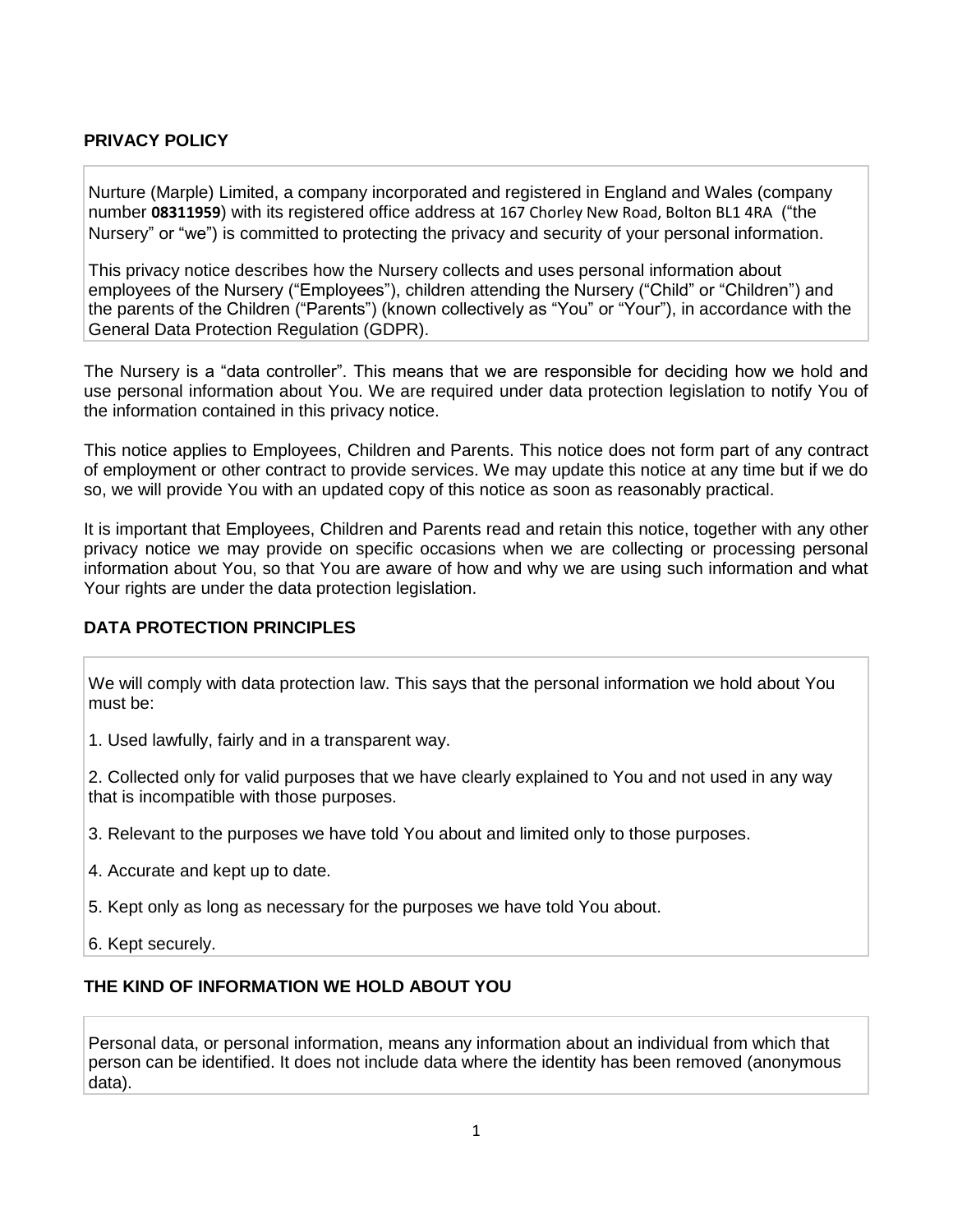There are "special categories" of more sensitive personal data which require a higher level of protection, such as information about a person's health or sexual orientation.

# **Employees:**

We will collect, store, and use the following categories of personal information about Employees:

- Personal contact details such as name, title, addresses, telephone numbers, and personal email addresses.
- Date of birth.
- Gender.
- Marital status and dependants.
- Next of kin and emergency contact information.
- National Insurance number.
- Bank account details, payroll records and tax status information.
- Salary, annual leave, pension and benefits information.
- Start date and, if different, the date of an Employee's continuous employment.
- Location of employment or workplace.
- Copy of driving licence (where applicable).
- Recruitment information (including copies of right to work documentation, references and other information included in a CV or cover letter or as part of the application process).
- Employment records (including job titles, work history, working hours, holidays, training records and professional memberships).
- Personnel files and training records including performance information, disciplinary and grievance information, and working time records.
- Information about your use of our information and communications systems.
- Records of any reportable death, injury, disease or dangerous occurrence.

We may also collect, store and use the following "special categories" of more sensitive personal information:

- Information about an Employee's race or ethnicity.
- Information about an Employee's health, including any medical condition, accident, health and sickness records, including:
	- where an Employee leaves employment and under any share plan operated by a group company the reason for leaving is determined to be ill-health, injury or disability, the records relating to that decision;
	- details of any absences (other than holidays) from work including time on statutory parental leave and sick leave; and
	- where an Employee leaves employment and the reason for leaving is related to their health, information about that condition needed for pensions and permanent health insurance purposes.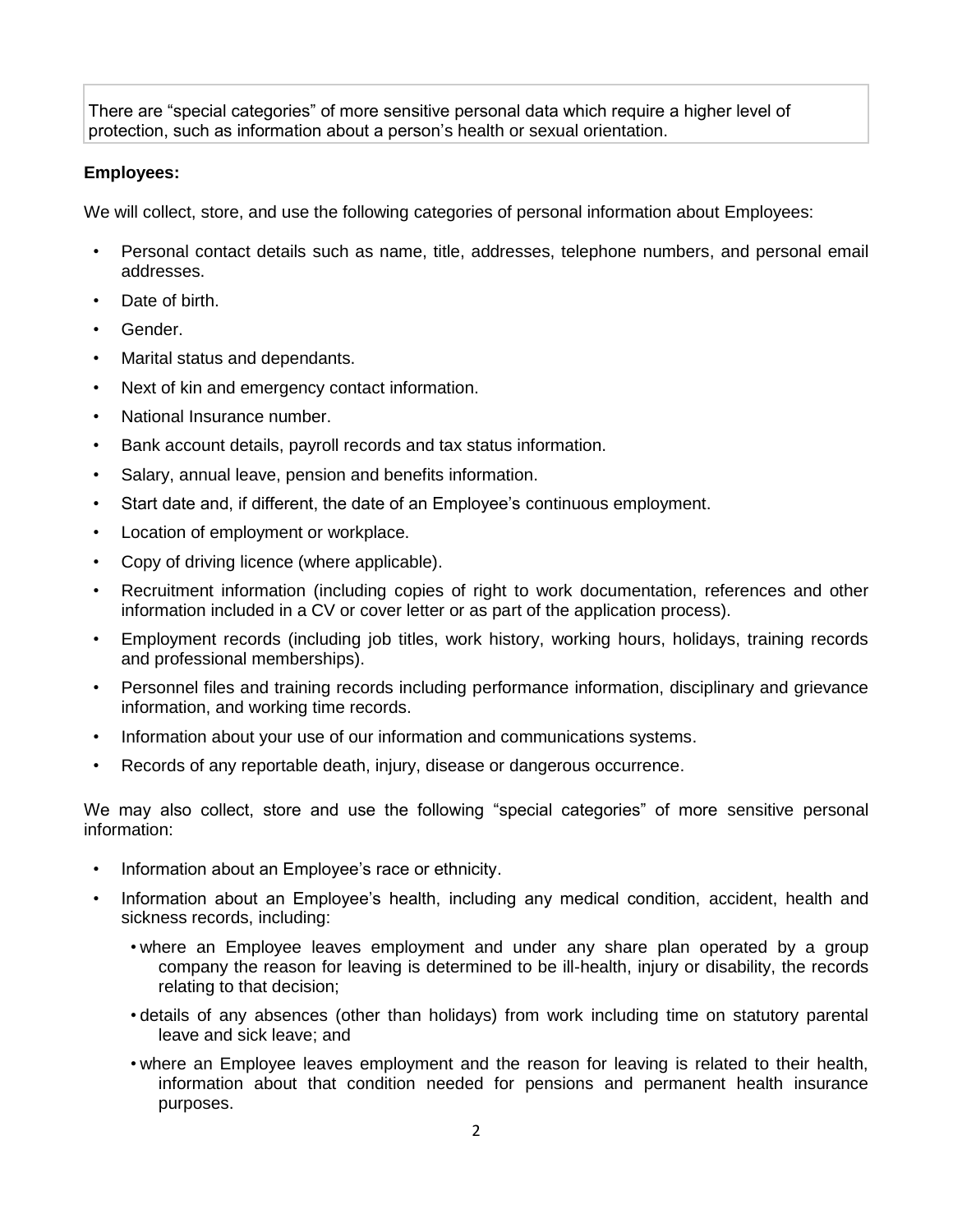# **Children:**

We will collect, store, and use the following categories of personal information about Children:

- Name
- Date of birth
- Home address
- Dietary requirements
- Attendance information
- Photographs and video clips of the Child to signpost Children to where their belongings are stored at the Nursery that they attend, and also for general display purposes
- Emergency contact should Parents be unavailable and the emergency contact's contact details
- Record book for each Child containing the work of the Child whilst at the Nursery, observations about the Child's development whilst at the Nursery from Employees of the Nursery, specific examples of the Child's progress, photographs demonstrating the Child's development whilst at the Nursery, and personal details of the Child (e.g. their date of birth) ("Progress Report")
- Records relating to individual Children e.g. care plans, common assessment frameworks, speech and language referral forms
- Accidents and pre-existing injuries forms
- Records of any reportable death, injury, disease or dangerous occurrence
- Observation, planning and assessment records of Children

We may also collect, store and use the following "special categories" of more sensitive personal information:

- Information about a Child's race or ethnicity, spoken language and nationality.
- Information about a Child's health, including any medical condition, health and sickness records.
- Information about a Child's accident or incident reports including reports of pre-existing injuries.
- Information about a Child's incident forms / child protection referral forms / child protection case details / reports.

# **Parents:**

We will collect, store, and use the following categories of personal information about Parents:

- Name
- Home address
- Telephone numbers, and personal email addresses.
- National Insurance number.

We may also collect, store and use the following "special categories" of more sensitive personal information:

• Information about a Parent's race or ethnicity, spoken language and nationality.

• Conversations with Parents where Employees of the Nursery deem it relevant to the prevention of radicalisation or other aspects of the governments Prevent strategy.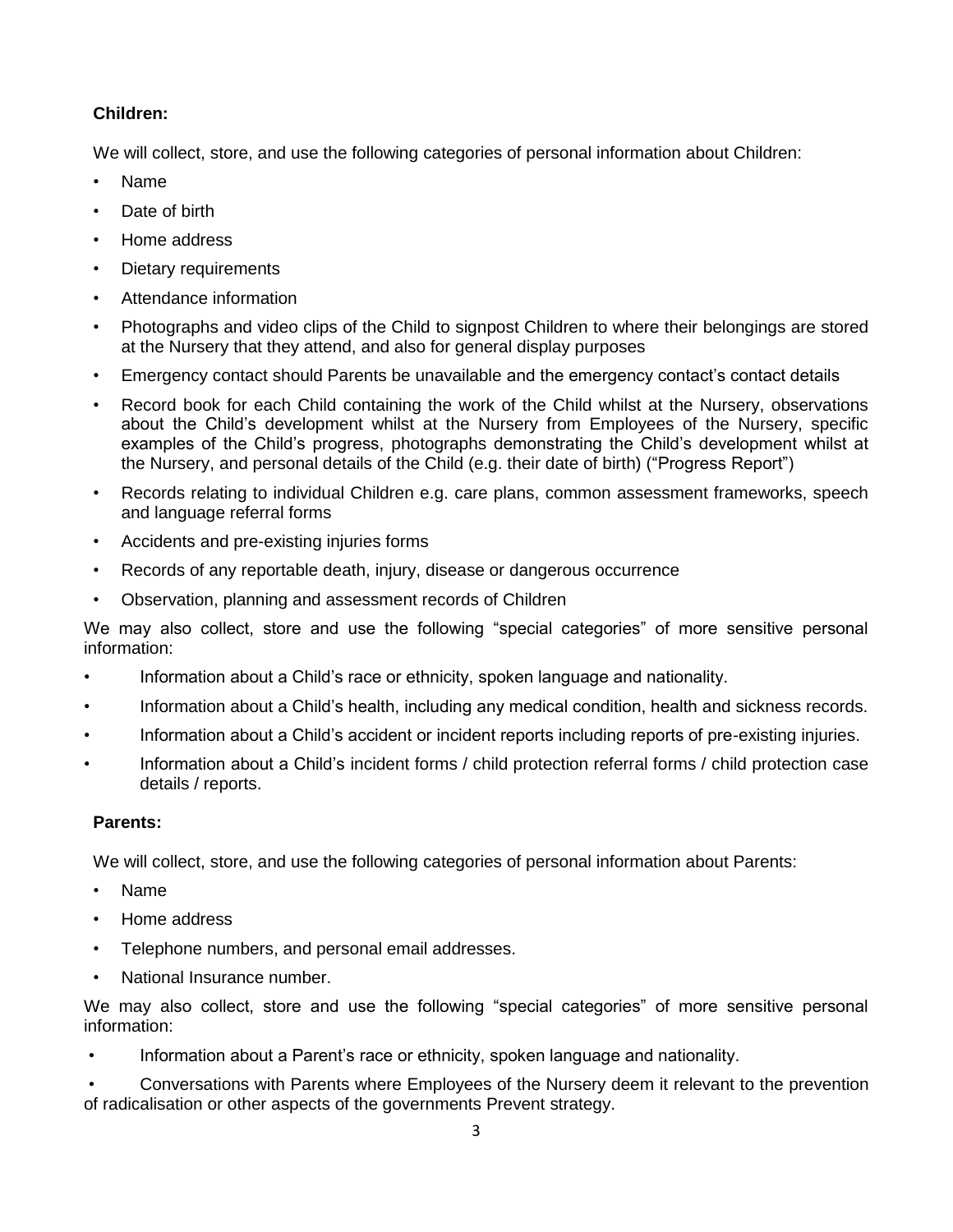### **HOW IS YOUR PERSONAL INFORMATION COLLECTED?**

### **Employees:**

We collect personal information about Employees through the application and recruitment process, either directly from candidates or sometimes from an employment agency or background check provider. We may sometimes collect additional information from third parties including former employers, credit reference agencies or other background check agencies.

We will collect additional personal information in the course of job-related activities throughout the period of when an Employee works for us.

#### **Children and Parents:**

We collect personal information about Children and Parents from when the initial enquiry is made by the Parents, through the enrolment process and until the Children stop using the Nursery's services.

### **HOW WE WILL USE INFORMATION ABOUT YOU**

We will only use Your personal information when the law allows us to. Most commonly, we will use Your personal information in the following circumstances:

- 1. Where we need to perform the contract we have entered into with You.
- 2. Where we need to comply with a legal obligation.

3. Where it is necessary for our legitimate interests (or those of a third party) and Your interests and fundamental rights do not override those interests.

We may also use Your personal information in the following situations, which are likely to be rare:

- 1. Where we need to protect Your interests (or someone else's interests).
- 2. Where it is needed in the public interest or for official purposes.

### **Situations in which we will use Employee personal information**

We need all the categories of information in the list above (see Employee section within the Paragraph entitled 'The Kind of Information We Hold About You') primarily to allow us to perform our contracts with Employees and to enable us to comply with legal obligations. The situations in which we will process Employee personal information are listed below.

- Making a decision about an Employee's recruitment or appointment.
- Checking an Employee is legally entitled to work in the UK. Paying an Employee and, if an Employee is an Employee or deemed Employee for tax purposes, deducting tax and National Insurance contributions (NICs).
- Providing any Employee benefits to Employees.
- Enrolling you in a pension arrangement in accordance with our statutory automatic enrolment duties.
- Liaising with the trustees or managers of a pension arrangement operated by a group company,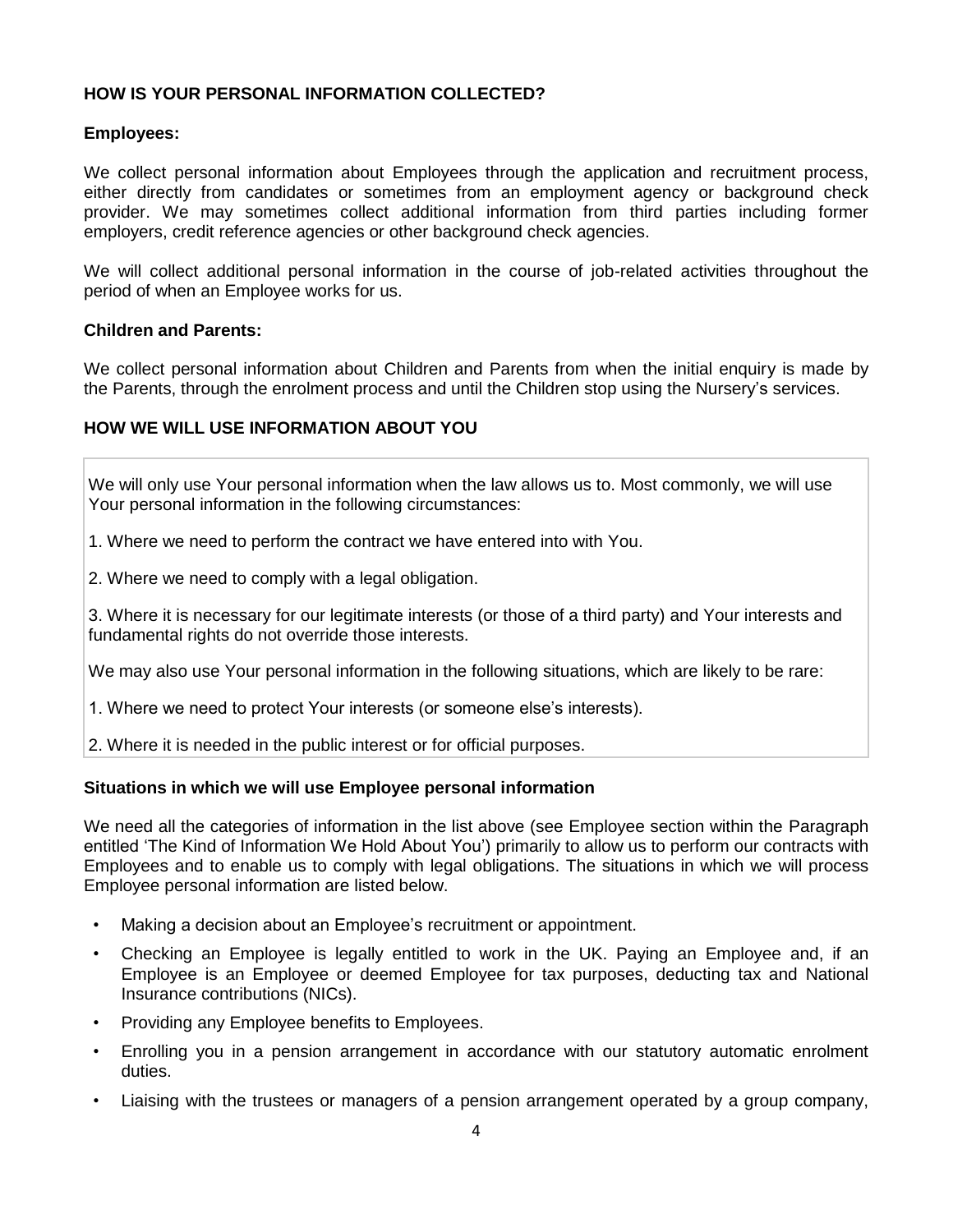your pension provider and any other provider of employee benefits.

- Administering the contract we have entered into with an Employee.
- Conducting performance and/or salary reviews, managing performance and determining performance requirements.
- Assessing qualifications for a particular job or task, including decisions about promotions.
- Gathering evidence for possible grievance or disciplinary hearings.
- Making decisions about an Employee's continued employment, engagement.
- Making arrangements for the termination of our working relationship.
- Education, training and development requirements.
- Dealing with legal disputes involving Employees, including accidents at work.
- Ascertaining an Employee's fitness to work.
- Managing sickness absence.
- Complying with health and safety obligations.
- To prevent fraud.
- To monitor your use of our information and communication systems to ensure compliance with our IT policies.
- To ensure network and information security, including preventing unauthorised access to our computer and electronic communications systems and preventing malicious software distribution.
- Equal opportunities monitoring.

Some of the above grounds for processing will overlap and there may be several grounds which justify our use of an Employee's personal information.

#### **Situations in which the Nursery will use personal information of Children**

We need all the categories of information in the list above (see Children section within the Paragraph entitled 'The Kind of Information We Hold About You') primarily to allow us to perform our obligations (including our legal obligations to Children. The situations in which we will process personal information of Children are listed below.

- Upon consent from the Parents, Personal Data of Children will be shared with schools for progression into the next stage of their education.
- Personal information of Children will be shared with local authorities without the consent of Parents where there is a situation where child protection is necessary.
- The personal information of Children will be shared with local authorities without the consent of Parents for funding purposes.
- Ofsted will be allowed access to the Nursery's systems to review child protection records.
	- To ensure we meet the needs of the Children
	- To enable the appropriate funding to be received
	- Report on a Child's progress whilst with the Nursery
	- To check safeguarding records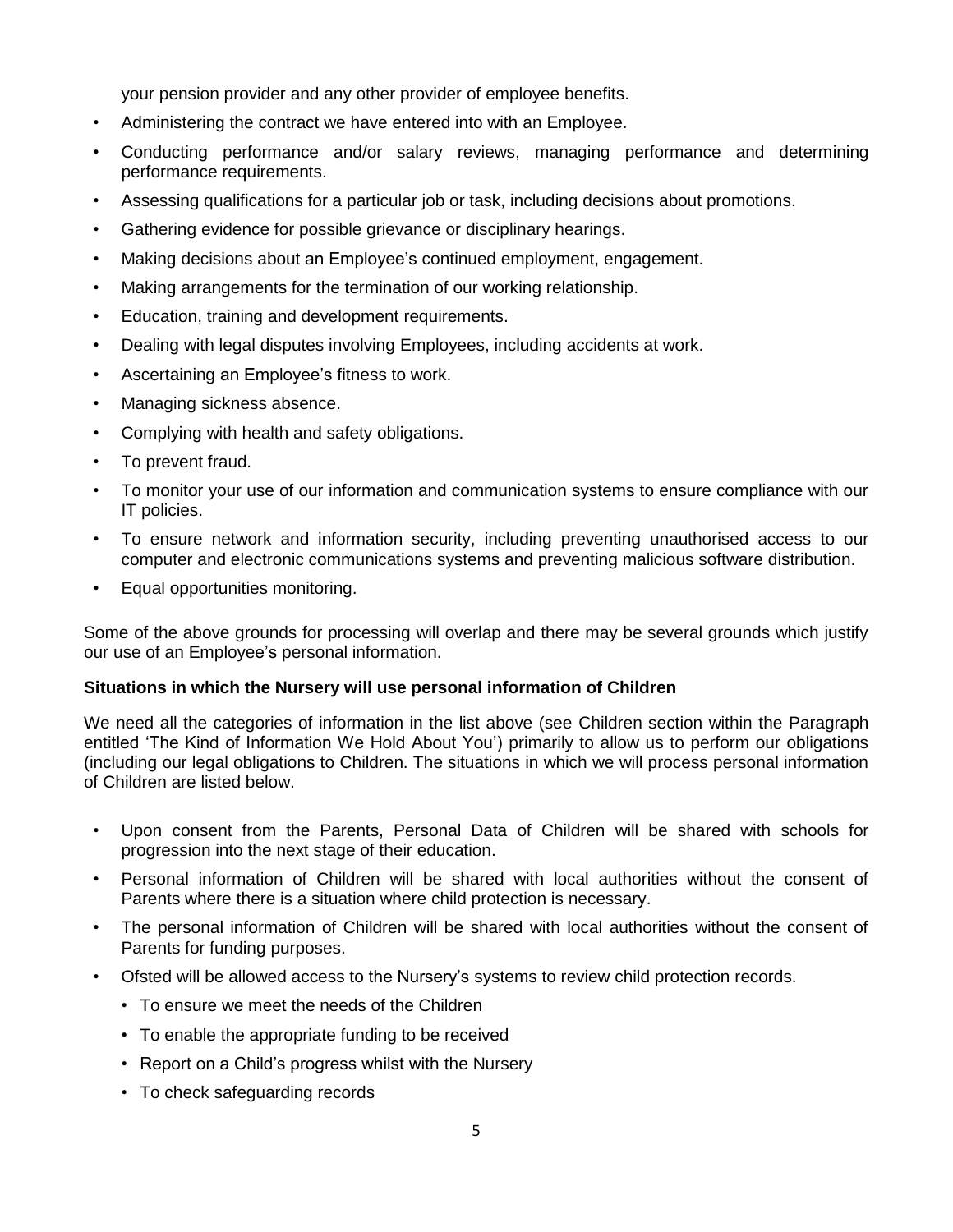- To check complaint records
- To check attendance patterns are recorded

• When a Child's Progress Report is given to its Parent in order for that Parent to pass the same Progress Report to a school for application or enrolment purposes

### **Situations in which the Nursery will use personal information of Parents**

We need all the categories of information in the list above (see Parents section within the Paragraph entitled 'The Kind of Information we Hold About You') primarily to allow us to perform our contracts with Parents and to enable us to comply with legal obligations. The situations in which we will process personal information of Parents are listed below.

- The personal information of Parents will be shared with local authorities without the consent of Parents for funding purposes.
- To report on a Child's attendance
- To be able to contact a Parent or a Child's emergency contact about their Child
- To ensure nursery fees are paid

# **If Employees and Parents fail to provide personal information**

If Employees and Parents fail to provide certain information when requested, we may not be able to perform the respective contracts we have entered into with Employees and Parents, or we may be prevented from complying with our respective legal obligations to Employees, Children and Parents.

### **Change of purpose**

We will only use Your personal information for the purposes for which we collected it, unless we reasonably consider that we need to use it for another reason and that reason is compatible with the original purpose. If we need to use Your personal information for an unrelated purpose, we will notify the Employee, Child or Parent, as is appropriate in the circumstances, and we will explain the legal basis which allows us to do so.

Please note that we may process an Employee's, a Child's or a Parent's personal information without their respective knowledge or consent, as relevant to the circumstances, in compliance with the above rules, where this is required or permitted by law.

# **HOW WE USE PARTICULARLY SENSITIVE PERSONAL INFORMATION**

"Special categories" of particularly sensitive personal information require higher levels of protection. We need to have further justification for collecting, storing and using this type of personal information. We have in place an appropriate policy document and safeguards which we are required by law to maintain when processing such data. We may process special categories of personal information in the following circumstances:

1. In limited circumstances, with Employee or Parent explicit written consent.

2. Where we need to carry out our legal obligations or exercise rights in connection with Employee employment.

3. Where it is needed in the public interest, such as for equal opportunities monitoring or in relation to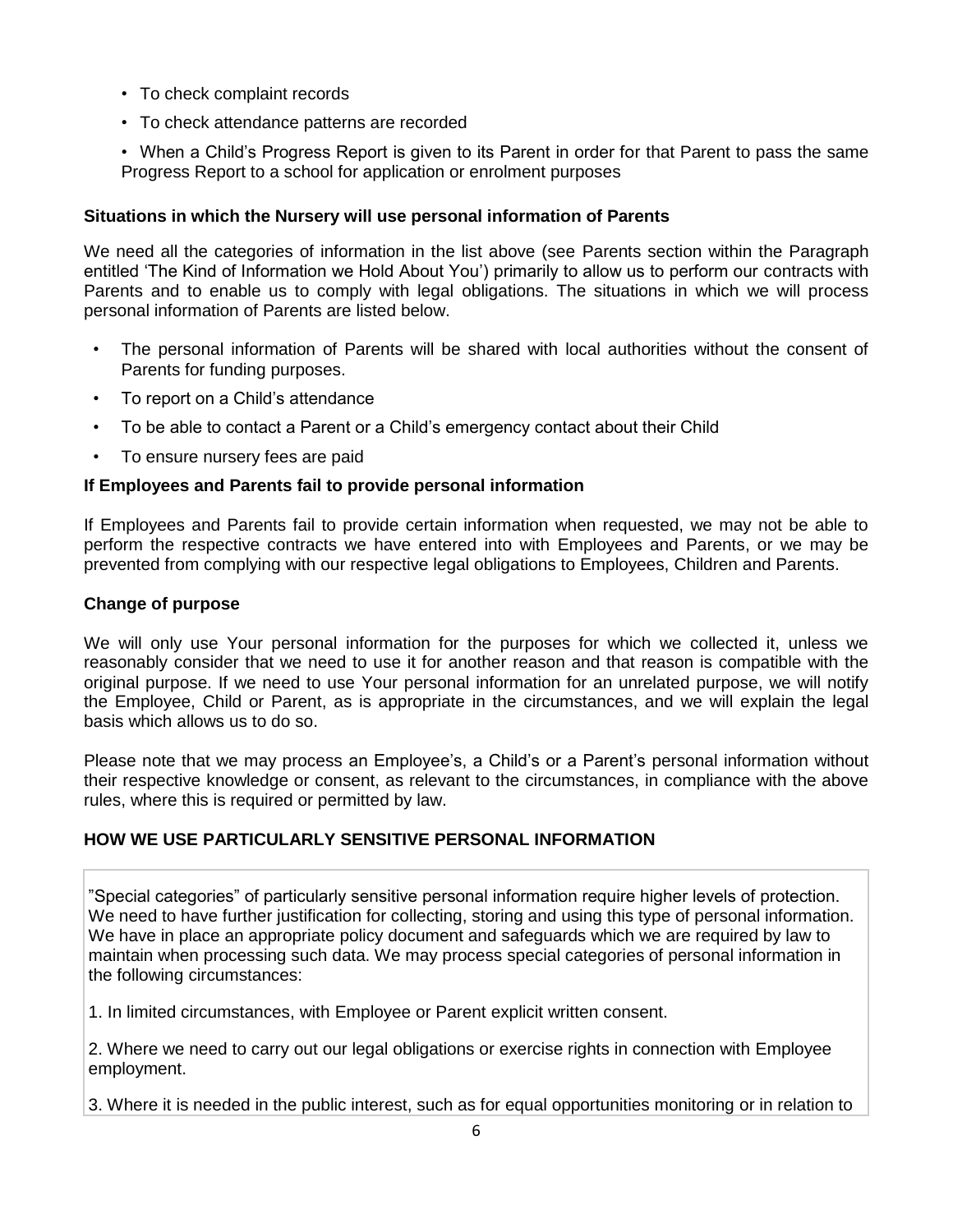our occupational pension scheme.

Less commonly, we may process this type of information where it is needed in relation to legal claims or where it is needed to protect an Employee, a Child or a Parents' interests (or someone else's interests) and the Employee, Child or Parent as is appropriate is not capable of giving consent, or where the Employee or Parent has already made the information public.

### **The Nursery's obligations as an employer**

We will use particularly sensitive personal information of Employees in the following ways:

- We will use information relating to leaves of absence, which may include sickness absence or family related leaves, to comply with employment and other laws.
- We will use information about the physical or mental health of an Employee, or their disability status, to ensure Employee health and safety in the workplace and to assess the fitness of Employees to work, to provide appropriate workplace adjustments, to monitor and manage sickness absence and to administer benefits including statutory maternity pay, statutory sick pay, pensions and permanent health insurance.
- We will use information about an Employee's race or national or ethnic origin, religious, philosophical or moral beliefs, or an Employee's sexual life or sexual orientation, to ensure meaningful equal opportunity monitoring and reporting.

### **Do we need Employee consent?**

We do not need the consent of Employees if we use special categories of personal information in accordance with our written policy to carry out our legal obligations or exercise specific rights in the field of employment law. In limited circumstances, we may approach Employees for their written consent to allow us to process certain particularly sensitive data. If we do so, we will provide Employees with full details of the information that we would like and the reason we need it, so that Employees can carefully consider whether they wish to consent. Employees should be aware that it is not a condition of their contract with the nursery that they agree to any request for consent from us.

### **INFORMATION ABOUT CRIMINAL CONVICTIONS**

We may only use information relating to criminal convictions where the law allows us to do so. This will usually be where such processing is necessary to carry out our obligations and provided we do so in line with our data protection policy.

Less commonly, we may use information relating to criminal convictions where it is necessary in relation to legal claims, where it is necessary to protect the interests of You (or someone else's interests) and You are not capable of giving your consent, or where an Employee or a Parent, as is relevant to the circumstances, has already made the information public.

We envisage that we will hold information about criminal convictions.

We will only collect information about criminal convictions if it is appropriate given the nature of the role and where we are legally able to do so, which includes but is not limited to Disclosure and Barring Service ("DBS") checks. Where appropriate, we will collect information about criminal convictions as part of the recruitment process or we may be notified of such information directly by you in the course of you working for us. We will use information about criminal convictions and offences in the following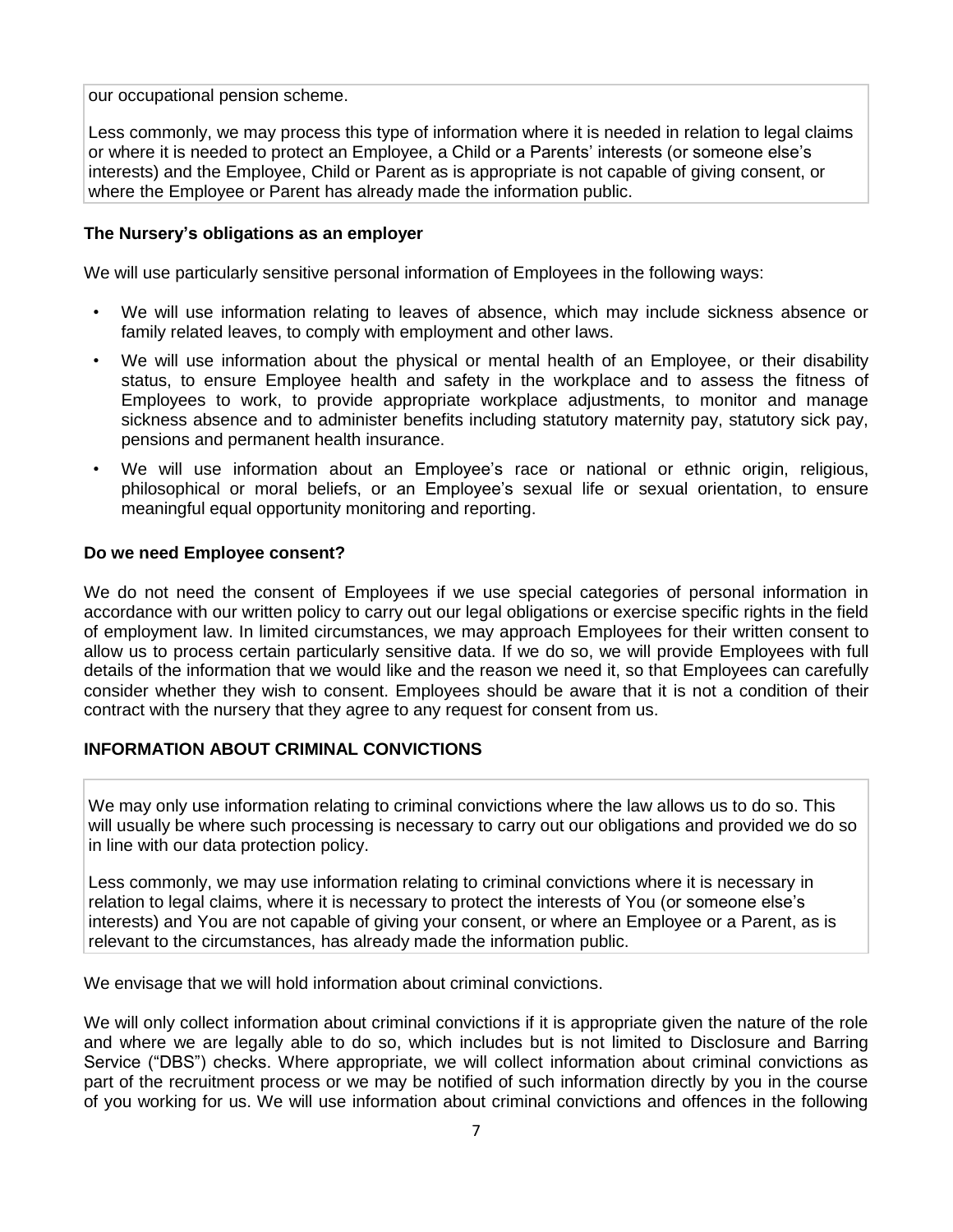ways:

• To conduct a DBS check on each Employee, to record the date of the DBS check, the number of the DBS check and the name of the body conducting the DBS check.

We are allowed to use your personal information in this way to carry out our obligations. We have in place an appropriate policy and safeguards which we are required by law to maintain when processing such data.

# **AUTOMATED DECISION-MAKING**

Automated decision-making takes place when an electronic system uses personal information to make a decision without human intervention. We are allowed to use automated decision-making in the following circumstances:

1. Where we have notified Employees or Parents of the decision and given the Employee of the Parent as is appropriate 21 days to request a reconsideration.

2. Where it is necessary to perform the contract with an Employee or a Parent and appropriate measures are in place to safeguard the Employee's, the Child's or the Parent's rights as is appropriate.

3. In limited circumstances, with explicit written consent from the Employee or the Parent, as is appropriate, and where appropriate measures are in place to safeguard Employee or Parent rights.

If we make an automated decision on the basis of any particularly sensitive personal information, we must have either explicit written consent from an Employee or a Parent as is appropriate, or it must be justified in the public interest, and we must also put in place appropriate measures to safeguard an Employee or a Parents rights as is relevant in the circumstances.

You will not be subject to decisions that will have a significant impact on You based solely on automated decision-making, unless we have a lawful basis for doing so and we have notified the Employee or the Parent as is appropriate in the circumstances.

# **DATA SHARING**

We may have to share Employee, Child or Parent data with third parties, including third-party service providers.

We require third parties to respect the security of Your data and to treat it in accordance with the law.

### **Why might the Nursery share Employee, Child or Parent personal information with third parties?**

We will share Your personal information with third parties where required by law, where it is necessary to administer the working relationship with You or where we have another legitimate interest in doing so.

#### **Which third-party service providers process my personal information?**

"Third parties" includes third-party service providers (including contractors and designated agents),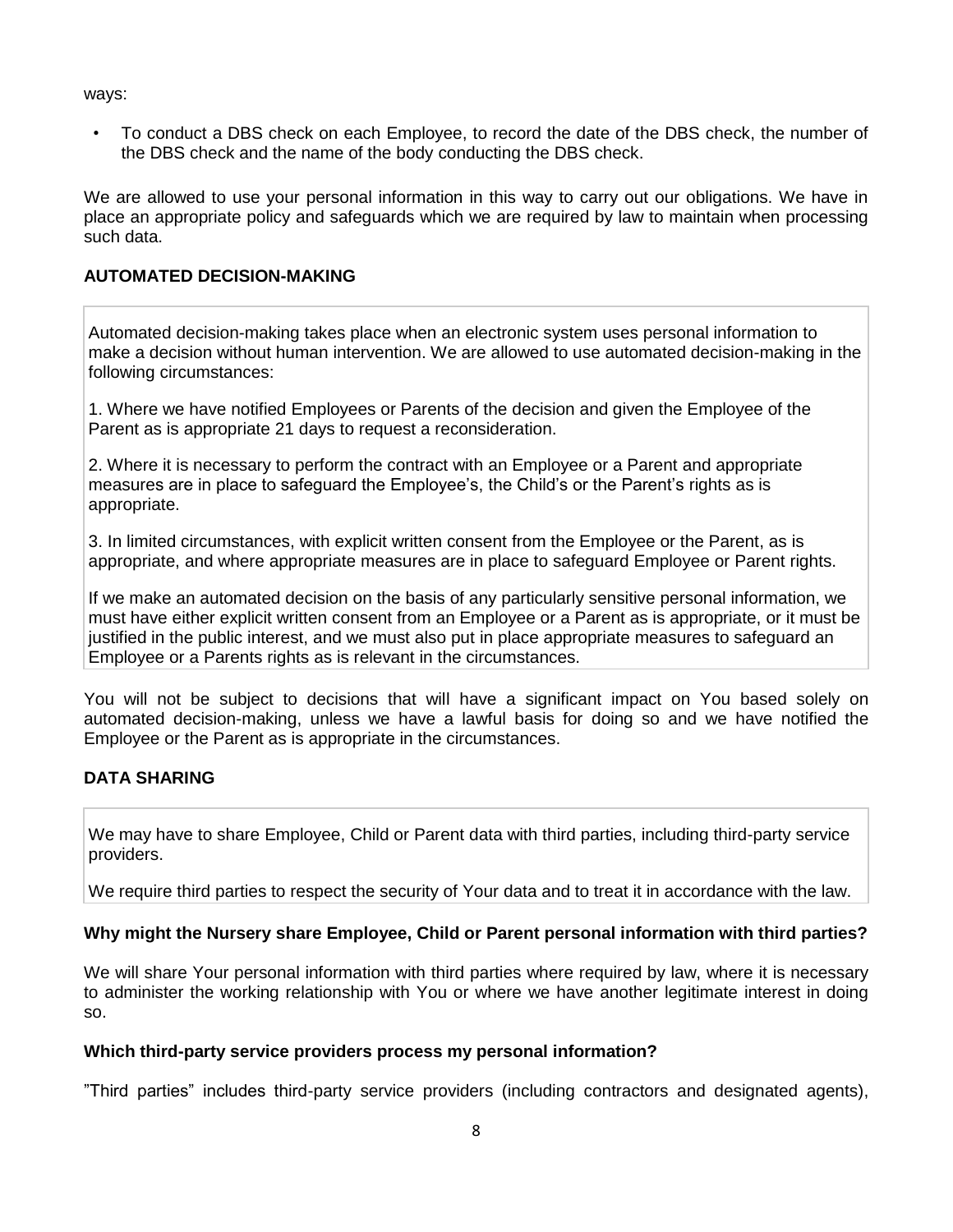local authorities, regulatory bodies, schools and other entities within our group. The following third-party service providers process personal information about you for the following purposes:

- Local Authorities for funding and monitoring reasons (e.g. equal opportunities and uptake of funded hours)
- Regulatory bodies for ensuring compliance and the safety and welfare of the children
- Schools to provide a successful transition by ensuring information about the child's progress and current level of development and interests are shared

We will share personal data regarding your participation in any pension arrangement operated by a group company with the trustees or scheme managers of the arrangement in connection with the administration of the arrangements.

#### **How secure is my information with third-party service providers?**

All our third-party service providers are required to take appropriate security measures to protect Your personal information in line with our policies. We do not allow our third-party service providers to use Your personal data for their own purposes. We only permit them to process Your personal data for specified purposes and in accordance with our instructions.

#### **What about other third parties?**

We may share Your personal information with other third parties, for example in the context of the possible sale or restructuring of the business. In this situation we will, so far as possible, share anonymised data with the other parties before the transaction completes. Once the transaction is completed, we will share Your personal data with the other parties if and to the extent required under the terms of the transaction.

We may also need to share Your personal information with a regulator or to otherwise comply with the law.

### **DATA RETENTION**

#### **How long will you use my information for?**

We will only retain Your personal information for as long as necessary to fulfil the purposes we collected it for, including for the purposes of satisfying any legal, accounting, or reporting requirements. Details of retention periods for different aspects of your personal information are available in our retention policy which is available from the manager. To determine the appropriate retention period for personal data, we consider the amount, nature, and sensitivity of the personal data, the potential risk of harm from unauthorised use or disclosure of Your personal data, the purposes for which we process Your personal data and whether we can achieve those purposes through other means, and the applicable legal requirements.

In some circumstances we may anonymise Your personal information so that it can no longer be associated with You, in which case we may use such information without further notice to You. Once you are no longer an Employee, or a Child benefiting from the Nursery's services or a Parent, as is appropriate, we will retain and securely destroy your personal information in accordance with our data retention policy **OR** applicable laws and regulations.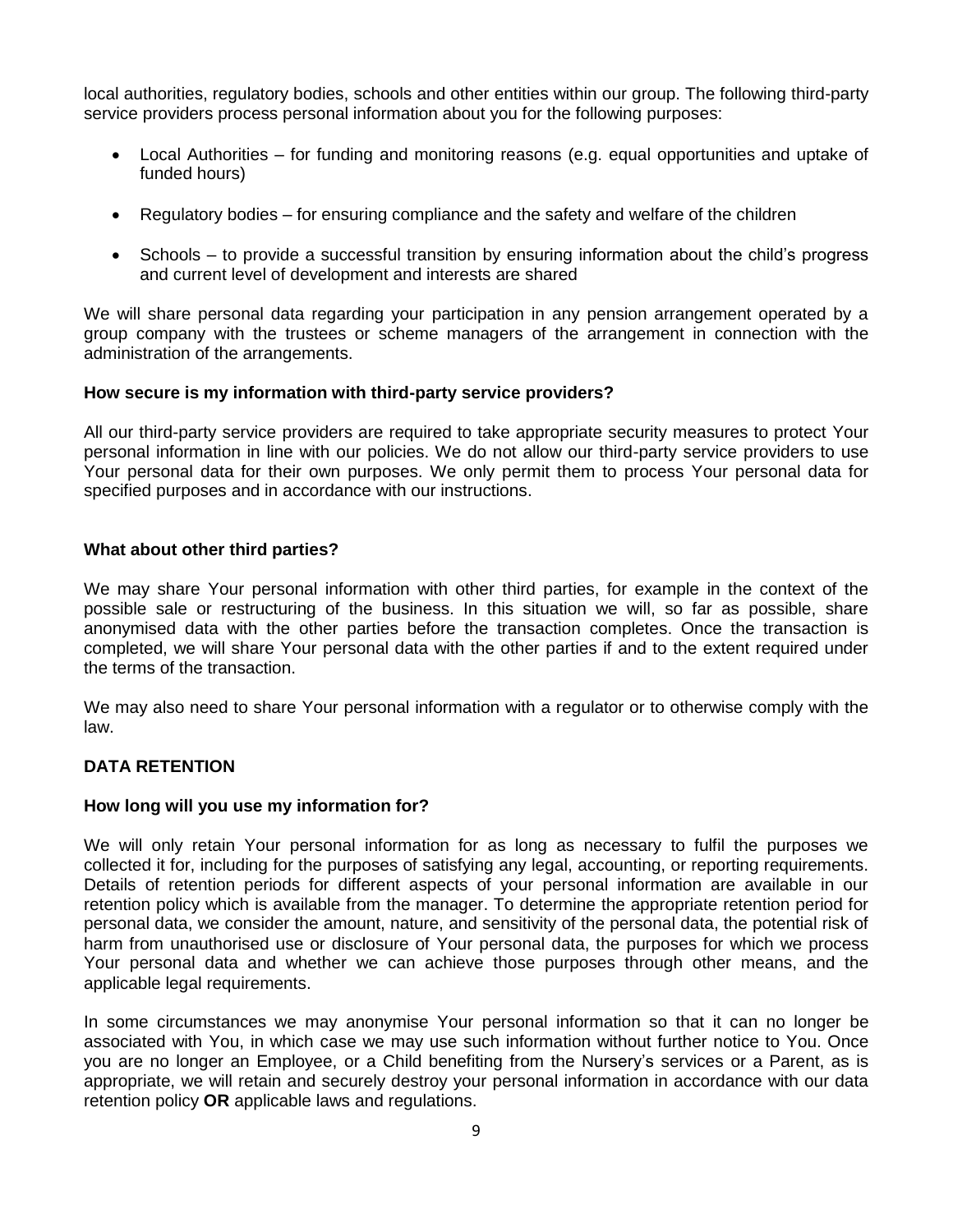# **RIGHTS OF ACCESS, CORRECTION, ERASURE, AND RESTRICTION**

#### **Your duty to inform us of changes**

It is important that the personal information we hold about You is accurate and current. Please keep us informed if Your personal information changes during your working relationship with us.

#### **Your rights in connection with personal information**

Under certain circumstances, by law You have the right to:

- **Request access** to Your personal information (commonly known as a "data subject access request"). This enables You to receive a copy of the personal information we hold about You and to check that we are lawfully processing it.
- **Request correction** of the personal information that we hold about You. This enables You to have any incomplete or inaccurate information we hold about You corrected.
- **Request erasure** of your personal information. This enables Employees or Parents to ask us to delete or remove personal information where there is no good reason for us continuing to process it. You also have the right to ask us to delete or remove Your personal information where You have exercised Your right to object to processing (see below).
- **Object to processing** of Your personal information where we are relying on a legitimate interest (or those of a third party) and there is something about Your particular situation which makes You want to object to processing on this ground. You also have the right to object where we are processing Your personal information for direct marketing purposes.
- **Request the restriction of processing** of Your personal information. This enables Employees or Parents, as is appropriate, to ask us to suspend the processing of personal information about You for example if You want us to establish its accuracy or the reason for processing it.
- **Request the transfer** of Your personal information to another party.

If You want to review, verify, correct or request erasure of Your personal information, object to the processing of Your personal data, or request that we transfer a copy of Your personal information to another party, please contact the manager in writing.

#### **No fee usually required**

You will not have to pay a fee to access Your personal information (or to exercise any of the other rights).

#### **What we may need from You**

We may need to request specific information from You to help us confirm your identity and ensure Your right to access the information (or to exercise any of Your other rights). This is another appropriate security measure to ensure that personal information is not disclosed to any person who has no right to receive it.

#### **RIGHT TO WITHDRAW CONSENT**

In the limited circumstances where You may have provided Your consent to the collection, processing and transfer of Your personal information for a specific purpose, You have the right to withdraw Your